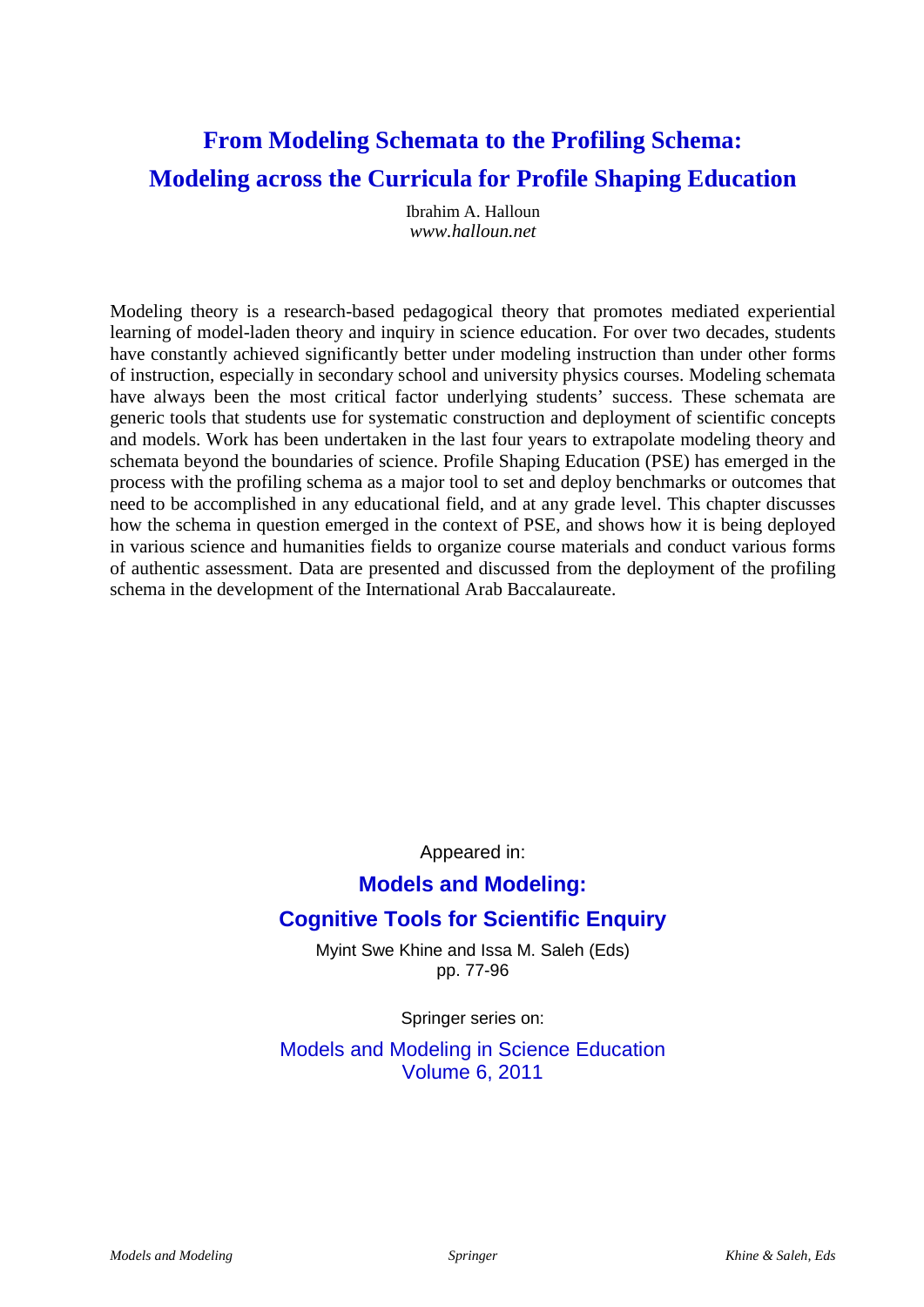Research has been undertaken for the last four years, in part under the auspices of Educational Research Center, to extrapolate the work on modeling theory in science education (Halloun, 1984, 1994, 1996, 1998a & b, 2000, 2001, 2004a & b, 2004/2006, 2007a & b, 2008) into the broader field of education. Profile Shaping Education (PSE) has emerged in the process as a generic educational framework that may be deployed in designing and deploying various curricula. PSE calls for any systemic effort in education to empower the target population (e.g., students, pre-service and in-service teachers, administrators) to develop a particular profile following well-established pedagogic principles and rules (or general and operational standards), and in accordance with well-defined cognitive, metaphysical and educational tenets. The target profile can be readily translated, using a particular profiling schema, into measurable outcomes which would be reified in various course materials, and ascertained in various forms of assessment. This chapter discusses, in the context of PSE, the development of the profiling schema in question, beginning with its origins in modeling theory, and its implementation in certain educational programs, especially the International Arab Baccalaureate (IAB).

#### **Modeling Theory in Science Education**

The work of this author on modeling began in physics as part of his PhD dissertation at Arizona State University (Halloun, 1984). Through classroom-based research, scientific models and modeling were originally transposed from professional tools and methodology of scientific research into pedagogical tools and methodology for learning physics meaningfully at the college level (Halloun, 1984; Halloun & Hestenes, 1987). Subsequently, and as an integral part of this author's drive for a "modeling theory in science education", models and modeling gradually evolved into generic pedagogical tools and methodology for meaningful development of any scientific paradigm at any school or university level (Halloun, 2001, 2004/6, 2007a). Unless otherwise specified, any mention in the following of "models", "modeling" and "modeling theory" refers to this author's perspective on these matters as summarized below and as reflected in his work for the pedagogical theory in question.

Modeling theory calls for any science course to help individual students bring their personal paradigms, often governed by naïve realism as educational research showed in the last three decades, into a state of relative *commensurability* with scientific paradigms. A paradigm consists, for us, of major *tenets* (i.e., metaphysical or foundational statements, often of axiomatic nature), *principles* and *rules* that govern development and deployment of certain *habits of mind* (cognitive processes and dispositions) and *episteme* (a body of conceptions or conceptual knowledge). A scientific paradigm is a paradigm accepted and shared by a community of scientists. The corresponding episteme consists of a corroborated scientific theory or set of interrelated theories, with each theory primarily consisting of a set of scientific models and appropriate principles and rules for model construction and deployment. A *scientific model is a representation of a specific pattern* in the real world, and *modeling involves habits of mind for model construction, corroboration and deployment*. The pattern may be about the structure and/or the behavior of a number of physical systems in the universe. Scientific habits of mind include generic cognitive processes (skills) and dispositions (values, attitudes, and other metacognitive controls) which scientists systematically invest in the construction, corroboration and deployment of scientific theory, models included.

Modeling theory calls on teachers to empower students to resolve, explicitly and to the extent that is possible in a given science course, epistemic and cognitive incommensurability between naïve paradigms and corresponding scientific paradigm(s), while mediating construction and deployment of scientific models. When students are guided in this direction in the framework of modeling theory , comparative research shows that they become more effective problem solvers (Taconis, Ferguson-Hessler, & Broekkamp, 2001), and that their overall course achievement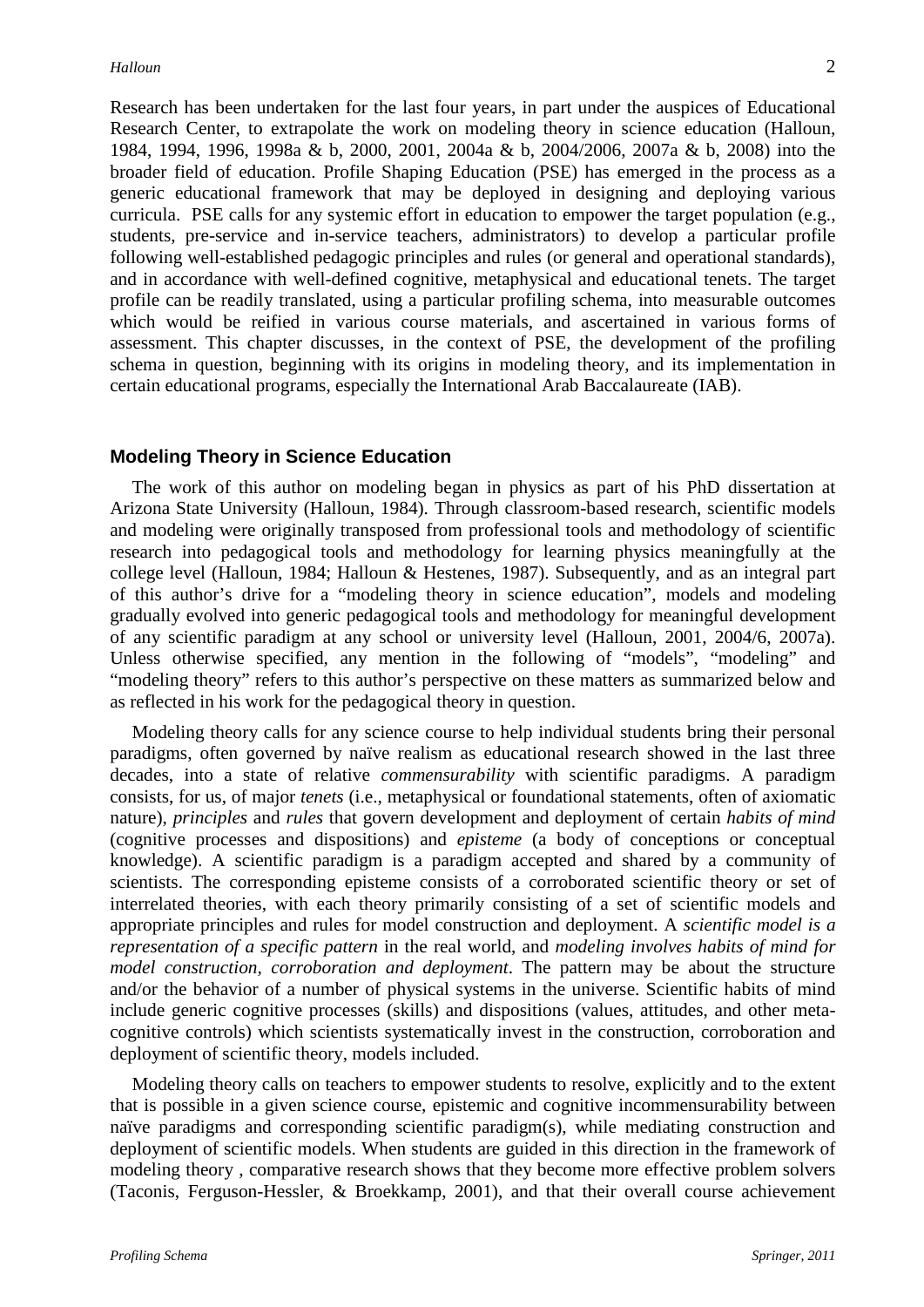becomes significantly better under the prescribed modeling approach than under any other form of instruction, especially traditional instruction of lecture and demonstration (Hake, 1998; Halloun, 1984, 1994, 1996, 1998a & b, 2000, 2004a, 2007a & b; Halloun & Hestenes, 1987).

The advocated approach owes its relative success to the fact that it focuses on both course content and instructional methodology, without compromising one for the other, and in ways that bring the foundations of scientific paradigms into consonance, even resonance, with the foundations of human cognition. This is achieved, in part, in the manner outlined in the following six sections.

#### 1. *Paradigmatic perspective*:

Under modeling instruction, students are guided to develop any conception (concept, law, or any other theoretical entity or statement) or habit of mind (process, skill, or disposition about knowing or learning science) from a paradigmatic perspective, and not in an episodic, piecemeal approach. In such perspective, any learning activity is conducted in the context of the big picture defined by the scientific theory that conception and habit are about, and in accordance with epistemological, methodological and axiological tenets associated with the paradigm which the theory belongs to.

Epistemological tenets, to which we subscribe, postulate that there are patterns in scientific knowledge, just like there are patterns in the physical world. In this world, patterns manifest themselves in the structure and behavior of physical systems, but especially in the conservation or change of state of such systems while interacting with each other. Patterns in the scientific realm are best manifested through scientific models, with each model representing a specific pattern in the structure and/or behavior of physical systems, and making part of a particular scientific theory that sets the scope and structure of the model in accordance with well-defined paradigmatic principles and rules.

Methodological and axiological tenets we subscribe to are primarily those that govern model construction and deployment (corroboration included), and that allow students, in the process, to efficiently develop scientific habits of mind, and ingrain them constructively and productively in their individual mental profiles.

Under modeling instruction, students are constantly engaged in the development of scientific models of increasing level of complexity in accordance with the tenets above. Furthermore, a balance is maintained in the process between the epistemic dimension (conceptions) and the cognitive dimension (habits of mind), with special attention to the latter since habits allow meaningful development of conceptions more than the other way around. Special attention is also devoted to reflect the generic aspect of all habits of mind, as well as of some basic conceptions in scientific paradigms, in ways to allow students realize and appreciate crossdisciplinarity among various scientific fields, as well as between those fields and non-scientific fields. As a consequence, students begin to think coherently and efficiently, and learn course materials meaningfully and productively, especially when they are empowered to take advantage of knowledge (conceptions and habits of mind) developed in one course in other courses and in everyday life.

#### 2. *Critical Thresholds*:

A number of *thresholds* are defined within every scientific theory that set: (a) a paradigmatic hierarchy in the structure of the theory, and especially (b) an efficient cognitive and pedagogical sequence in the scope of any scientific course which the theory is about. The most critical of these thresholds are the "basic threshold" and the "mastery threshold" (Figure 1). The basic threshold is set between the *core* body of knowledge and the *fundamental* body of knowledge.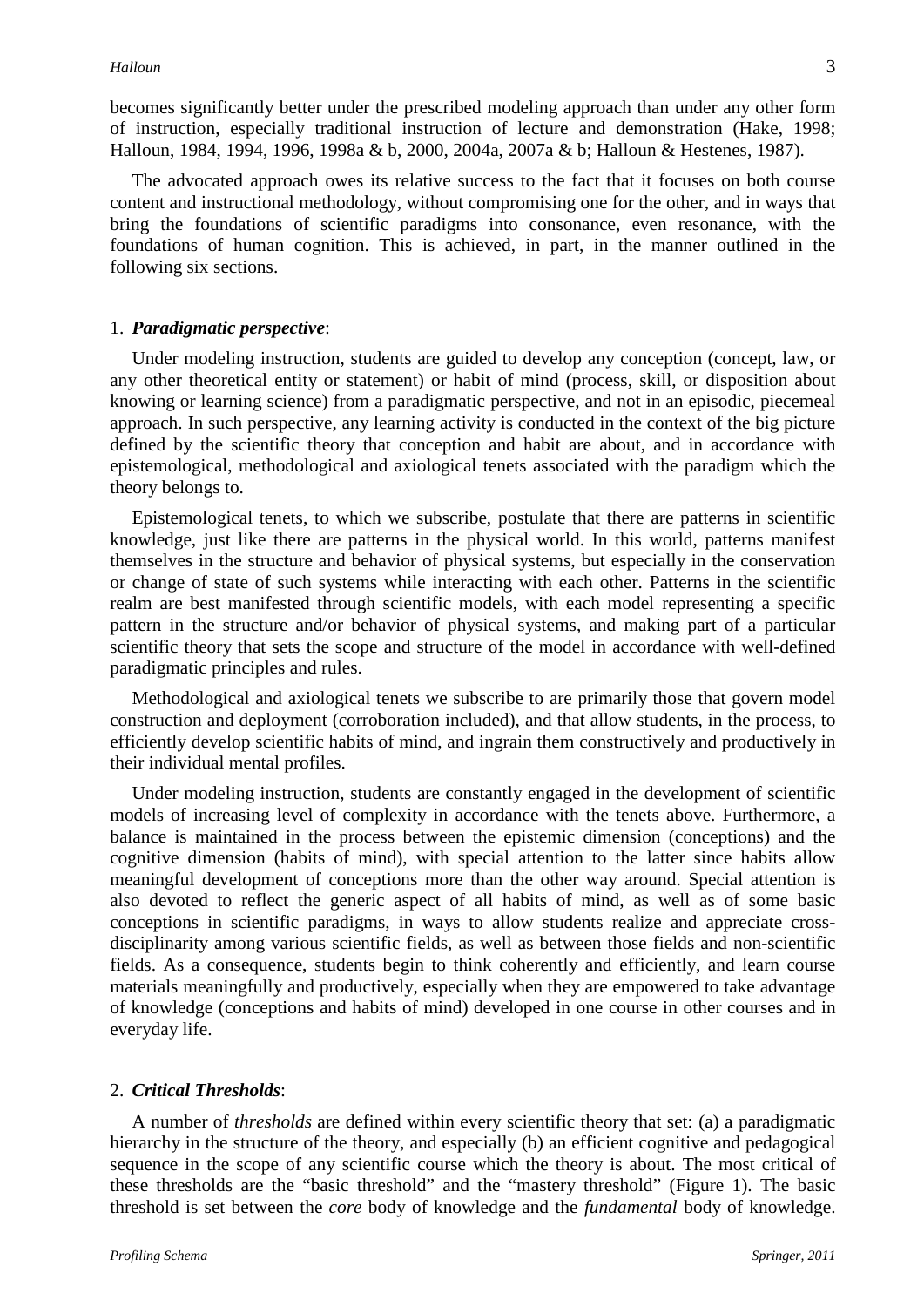#### *Halloun* 4

Core knowledge corresponds to a limited number of the most *basic models* in the context of which, from a pedagogical perspective, can be developed the most fundamental and critical conceptions and habits of mind of the corresponding scientific theory. Fundamental knowledge embodies somewhat more complex *basic models* in the context of which students reinforce, and widen the scope of, core conceptions and habits, and derive from them new conceptions and habits. Emergent knowledge typically involves models that may emerge from the composition of two or more basic models, as well as original, more complex models.

A student needs to meaningfully develop the *entire* core knowledge before s/he can proceed to fundamental knowledge. Any flaw in developing any conception or habit of mind in the



**Figure 1**: Critical thresholds in the structure of scientific theory, as set from paradigmatic and pedagogic perspectives.

core knowledge prevents the student from crossing the basic threshold, and thus from developing fundamental knowledge meaningfully. Students normally require significant teacher mediation, in the form described below under modeling instruction, in order to reach such threshold. Once they cross it, teacher mediation can be gradually reduced throughout the fundamental body of knowledge until students cross the mastery threshold. Beyond that threshold, students should be capable of developing the more complex emergent knowledge with the least teacher mediation ever.

For example, in Newtonian theory of mechanics, core knowledge corresponds to the most elementary two *basic particle models* in the context of which students need to develop all basic concepts and laws of Newtonian kinematics and dynamics, as well as basic habits of mind necessary for model construction and deployment. These models are the free particle model representing physical objects in translation with constant velocity under no net force, and the uniformly accelerated particle model representing physical objects in translation with constant acceleration under a net constant force. Fundamental knowledge, in a typical senior secondary school course or freshman college (university) course, involves either or both types of *basic particle models*: bound particle models (circular or simple harmonic motion), and particles interacting with impulsive forces (collision). Emergent knowledge may encompass, in such courses, other types of bound particle models, as well as particle models of objects interacting with velocity-dependent (friction, drag) or time-dependent forces.

Similarly, core knowledge in introductory calculus courses includes three functions (and related differentiation and integration). These are the linear function,  $y = ax + b$ , the quadratic function,  $y = ax^2 + bx + c$ , and the linear fractional function,  $y = (ax + b)^{-1}$ . These functions are *basic* from both mathematical and scientific perspectives. From mathematics perspective, linear and quadratic functions are most foundational. From these two lower order functions emerge other power functions. They are most adequate for students to develop basic aspects of functions, especially rate of change and covariation. In addition, the linear fractional function is important, yet simple enough, for students to develop an understanding of the domain of a function and of asymptotic limits. From science and engineering perspective, the three types of function are simple, yet powerful enough, to allow students to develop basic understanding of how a function allows description or explanation of a given pattern in the structure or behavior of some realworld systems.

As for the basic threshold, it pertains in the case of functions to the process of covariational reasoning about functions in the context of concrete, everyday life situations and other sciencerelated empirical situations. This threshold embraces, among others, cognitive processes required to: (a) tease out primary variables, (b) identify patterns of change (or conservation) in individual variables, (c) coordinate the change of a dependent variable (y) with one independent variable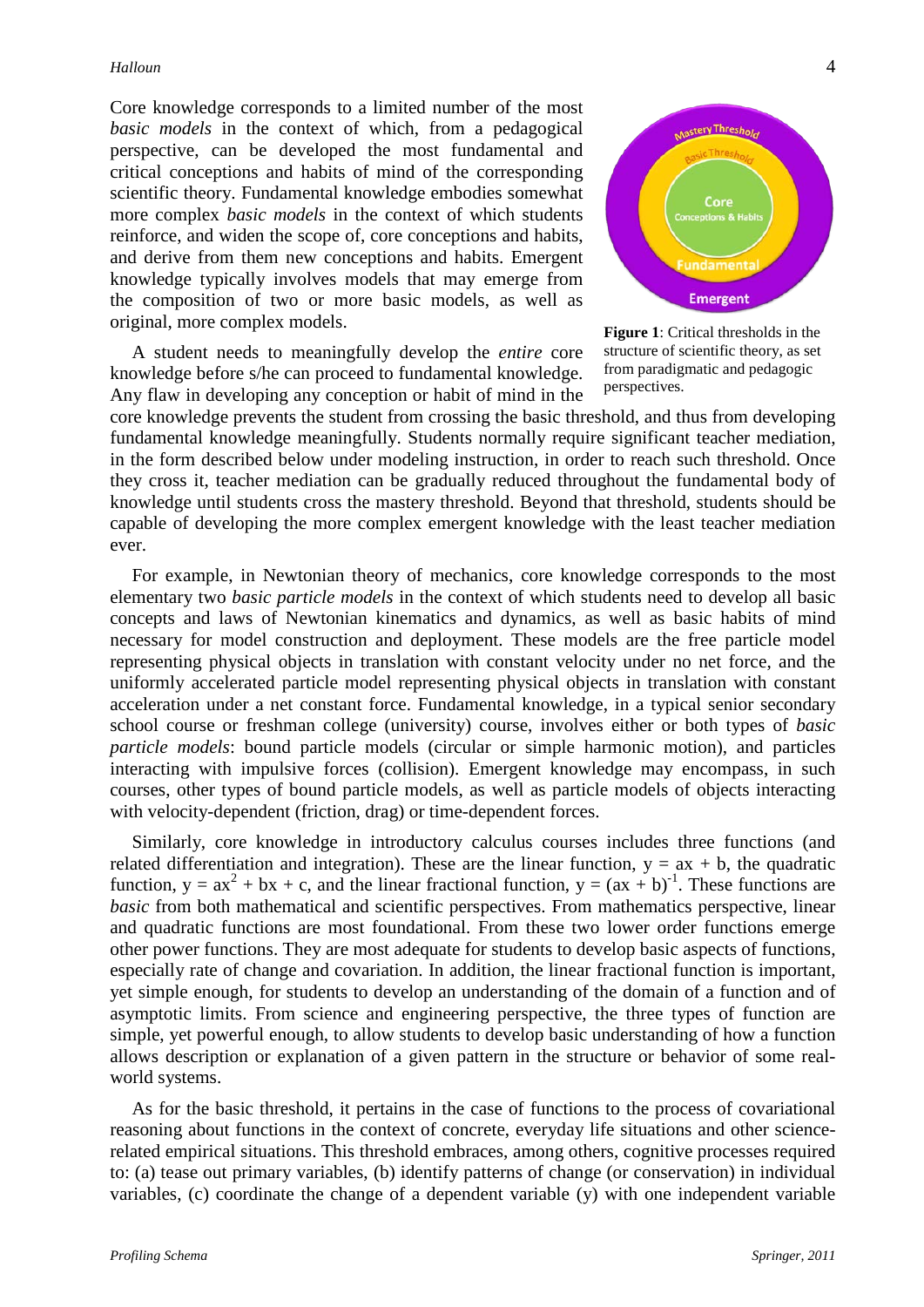(x) over a range of values of x (dynamic covariational reasoning about a pattern), instead of associating one value of x at a time with one value of y (localized association game via the inputoutput machine metaphor), (d) spell out a formal functional relationship between the two variables, (e) use and interpret particular representations of a function, (f) coordinate among distributed representations of the function, and (f) deploy the function in novel contexts.

#### 3. *Modeling schemata*:

Modeling schemata have always been the most critical factor underlying students' success under the modeling approach. These schemata are generic tools that may be used by teachers for lesson planning and implementation, and by students for systematic construction and deployment of scientific conceptions, especially models. The most important schema originally defined in modeling theory was the model schema.

The *model schema* was originally introduced as a four-dimensional template for putting together any scientific model, at least those models that are the object of study in secondary school and college science. Two of the four dimensions, composition and structure, set the ontology and function of the model, and the other two, domain and organization, set its scope, all in terms of the scientific theory which the model belongs to, and by correspondence to physical realities revealing the modeled pattern.

The *domain* of a scientific model includes all physical systems manifesting the pattern which the model represents. A model's domain is delineated by specifying those systems, as well as the conditions under which the model can represent the pattern in question, and the corresponding limits of approximation and precision.

Model *composition* consists of concepts representing *primary* constituents and respective properties of physical systems, i.e., only those constituents and properties that are salient to the pattern. Explicit focus on model composition is meant to help students discern between primary and secondary aspects of a pattern, i.e. between those aspects that need to be accounted for in the modeling process and those that may be ignored within the considered limits of approximation and precision. In model composition, primary object and property concepts are only listed and not related to one another.

Model *structure* spells out relevant relationships among primary features (constituents and their properties) of the pattern represented by the model. Model structure can be defined along four sub-dimensions, or facets, each dealing with a specific aspect of the pattern. These are the topology facet, the state facet, the interaction facet, and the cause-effect or causal facet. Each facet comes primarily in the form of laws that help setting the distinctive descriptive and/or explanatory *function* of the model. The topology facet specifies what entities the model consists of (e.g., particles or solids in mechanics) and how these entities are positioned in a given reference system. The state facet spells out state laws that *describe* the behavior of each entity (e.g., kinematical equations of motion). The interaction facet consists of interaction laws that govern how various entities interact with each other (e.g., Newton's law of universal gravitation and Hooke's law). The causal facet provides cause-effect laws that *explain* the behavior of each entity (e.g., Newton's second law).

Model *organization* situates a given model in the respective scientific theory. It establishes the potentials and limitations of the model, and relates it to other models in the theory (showing differences and similarities). It also sets rules for extrapolating the model in the construction of new models within and outside the scope of the theory in question.

A similar schema was originally defined for *concept* construction and deployment. As we shall see below, various modeling schemata have evolved recently into a single, generic schema that may be deployed in any educational field and not only in science.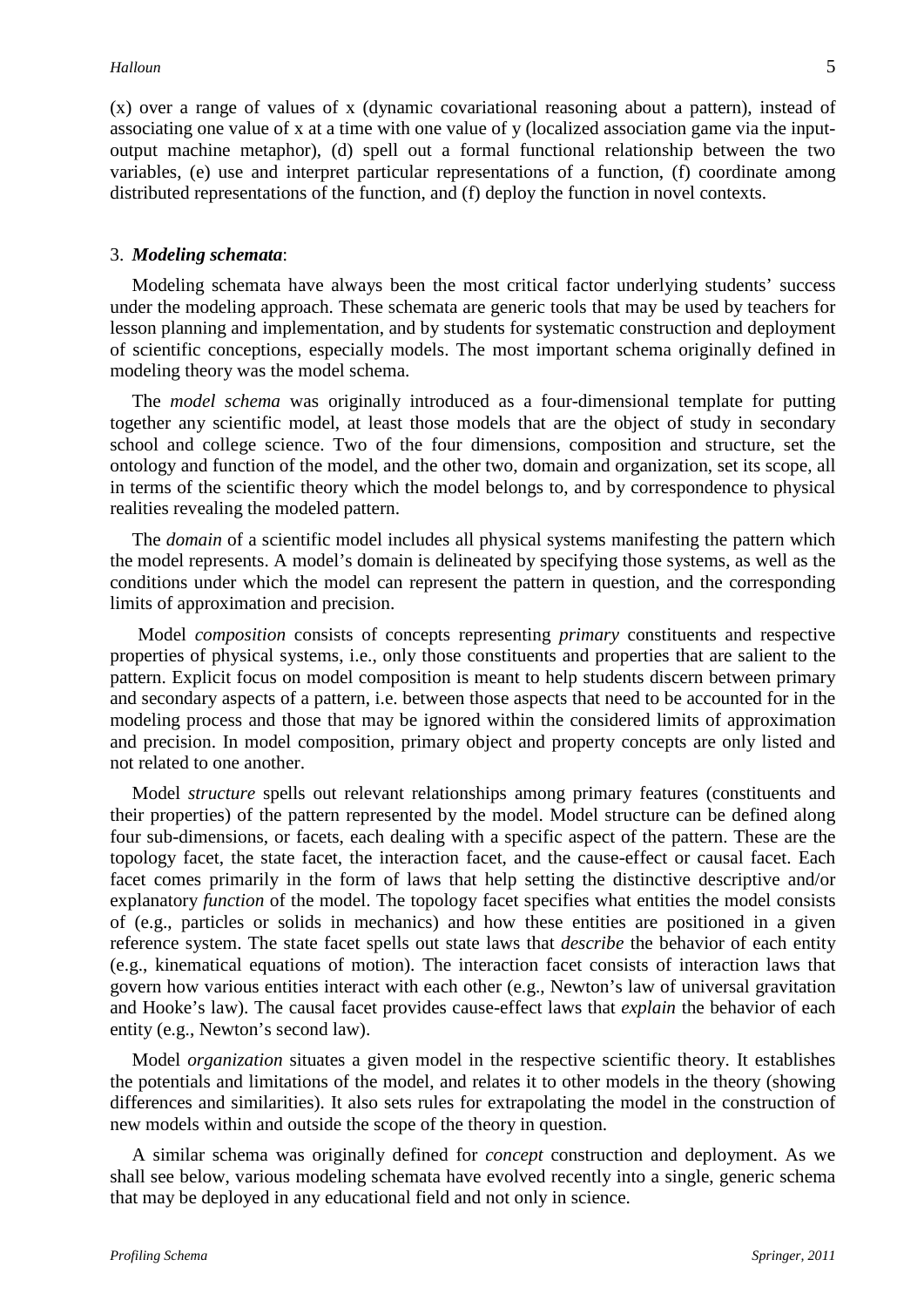#### 4. *Progressive middle-out approach*:

Models are at the center of what we call *middle-out* epistemic and cognitive structure of scientific paradigms. They are in the "middle" of conceptual hierarchy, between theory and concept. A scientific model is to theory and concept what an atom is to matter and elementary particles. Each elementary particle is essential in the structure of matter, but its importance cannot be conceived independently of its interaction with other particles inside an atom. It's the atom and not elementary particles that give us a coherent and meaningful picture of matter, and it's the atom that displays best the role of each elementary particle in matter structure. As such, models: (a) ensure a cohesive structure of scientific theory, and (b) constitute the most accessible, efficient and reliable building blocks in knowledge construction and deployment. Models subsequently ensure theory and paradigm coherence and consistency from an epistemic perspective, and they facilitate development of scientific knowledge from a cognitive perspective.

Modeling theory calls for the development of any course of science in a middle-out approach from both epistemic and cognitive perspectives. Accordingly, (a) all target conceptions at any level, especially in the core knowledge, are supposed to be developed as building blocks of corresponding models, and not as self-contained entities, and (b) all target habits of mind are meant to be developed in the process, beginning with subsidiary models. A *subsidiary model* is a simplified version of a target scientific model, a particular case which students may usually be most familiar with, and which can serve as a stepping-stone for the comprehensive construction of the target model.

For example, a particle in free fall (objects falling in vacuum in the absence of any force except for gravity) may serve as a subsidiary model of the uniformly accelerated particle model in Newtonian theory. To construct the latter model, students may begin resolving any incommensurability between their own ideas about free fall and the Newtonian perspective on this type of translation. They would then gradually develop this subsidiary model restricted to the case of linear motion in a constant gravitational field, and extrapolate it into the broader case of parabolic, uniformly accelerated motion under any type of a net constant force (or field). The subsidiary model in question would thus serve, at the lower end of the middle-out hierarchy, to develop or refine conceptions and habits required for the particular instance of free fall, and, at the upper end, to extrapolate the subsidiary model into the construction of the target uniformly accelerated particle model. Meanwhile, habits of mind developed, and/or refined, in the context of the subsidiary model, would be gradually de-contextualized in the process, so that students may subsequently deploy them into more complex situations within and outside the context of the course in which they are enrolled.

#### 5. *Experiential learning cycles*:

Under modeling instruction, students are constantly engaged in a variety of hands-on, mindson modeling activities that help them develop scientific conceptions meaningfully, and scientific habits of mind productively. All activities are conducted within well-structured learning cycles. A learning cycle is, for us, a modeling cycle, a cycle for model construction and deployment. Each cycle begins with an exploration phase whereby students discover the potentials and limitations of knowledge (models) they have developed so far, and realize the need to construct a new model that represents a specific pattern. Students are then directed to formulate appropriate hypotheses about the desired pattern, i.e., to propose a candidate model, and design and implement an appropriate strategy for testing their hypotheses. The strategy would take them into a process of gradual corroboration and progressive refinement of the proposed model. At certain points during the process and afterwards, students deploy the model in order to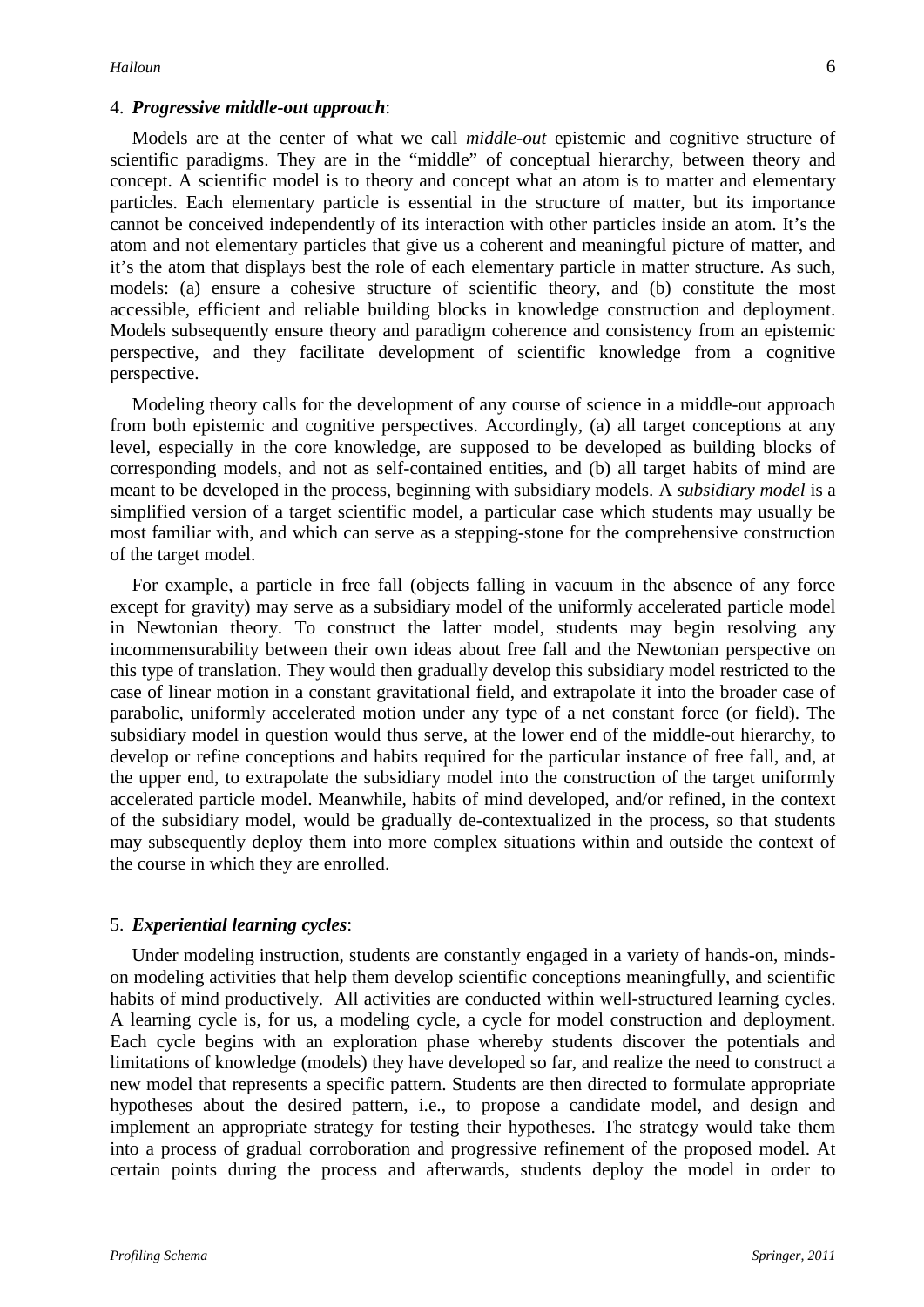consolidate it and relate it to other models within the context of the theory which all these models belong to.

In all activities, students follow an *experiential* approach that involves a variety of *dialectics* within and between two worlds, the *empirical* world of physical realities and related data, and the *rational* world of students' own realm and/or the scientific realm. Students thus develop their epistemic and cognitive knowledge through interaction, or rather transaction in Dewey's sense, with empirical data. This is in contrast with *traded knowledge* that one learns *about*, mostly at face value, and by rote, from other people, from textbooks or any other medium of information dissemination.

Modeling activities are diversified so as to help individual students develop a balanced diversity of habits of mind pertaining to *exploratory* inquiry and *inferential* inquiry, on the one side, and *innovative* research on the other side. Exploratory inquiry may involve description or explanation of existing realities (systems and phenomena), and inferential inquiry may involve prediction or post-diction of the future or past evolution of such realities. Both types of inquiry do not involve any conscious or deliberate interference by the observer in the state of systems under inquiry. Innovative research involves such interference in order to reify a model (a pattern) through control or change of existing realities or through design and construction of new realities.

Appropriate dialectics are prescribed within and between the rational realm and empirical world in all three types of activities in view of helping students resolve any incommensurability between their own paradigms and scientific paradigm(s). Rules of engagement may somewhat recapitulate the historic development of scientific paradigms in the manner discussed below.

#### 6. *Mediated regulation***:**

Modeling instruction is student-centered, teacher-mediated. It is student-centered in the sense that it engages individual students actively in the learning process, but it does not leave them out entirely on their own free will. Any course has a specific agenda to fulfill: meaningful and insightful paradigmatic evolution within the confinements of a given curriculum. This agenda cannot be fulfilled without teacher mediation that prevents students from going astray and wandering in futile paths, and that keeps their modeling activities aligned as closely as possible with scientific inquiry.

Teacher mediation is meant to constantly induce students to reflect back on whatever epistemic or cognitive knowledge that they might already possess, and that relates to what they are learning in the classroom. Such reflection is made *insightful* in the sense that individual students become consciously aware of the limitations of their own conceptions and habits of mind, and of the sources of error when committed, and they explicitly realize what makes scientific realism superior to naïve realism from all perspectives. The reflection is also *regulatory* in the sense that individual students resolve any incommensurability between their own paradigms and scientific paradigms, and they proceed through a paradigmatic evolution that meaningfully tames down naïve realism in favor of scientific realism.

Educational research has systematically shown in the last three decades that student naïve paradigms are often reminiscent of pre-Galilean paradigms. Teachers are subsequently encouraged to turn to the history of science in order to better understand the foundations of student paradigms and identify historical cases that may be deployed in educational settings for regulating students' knowledge and resolving incommensurability between student paradigms and scientific paradigms. In this respect, student regulation may be directed in ways that recapitulate the history of science, especially at critical turning points whereby Galileo and his successors relied on systematic modeling of physical patterns to overcome the limitations of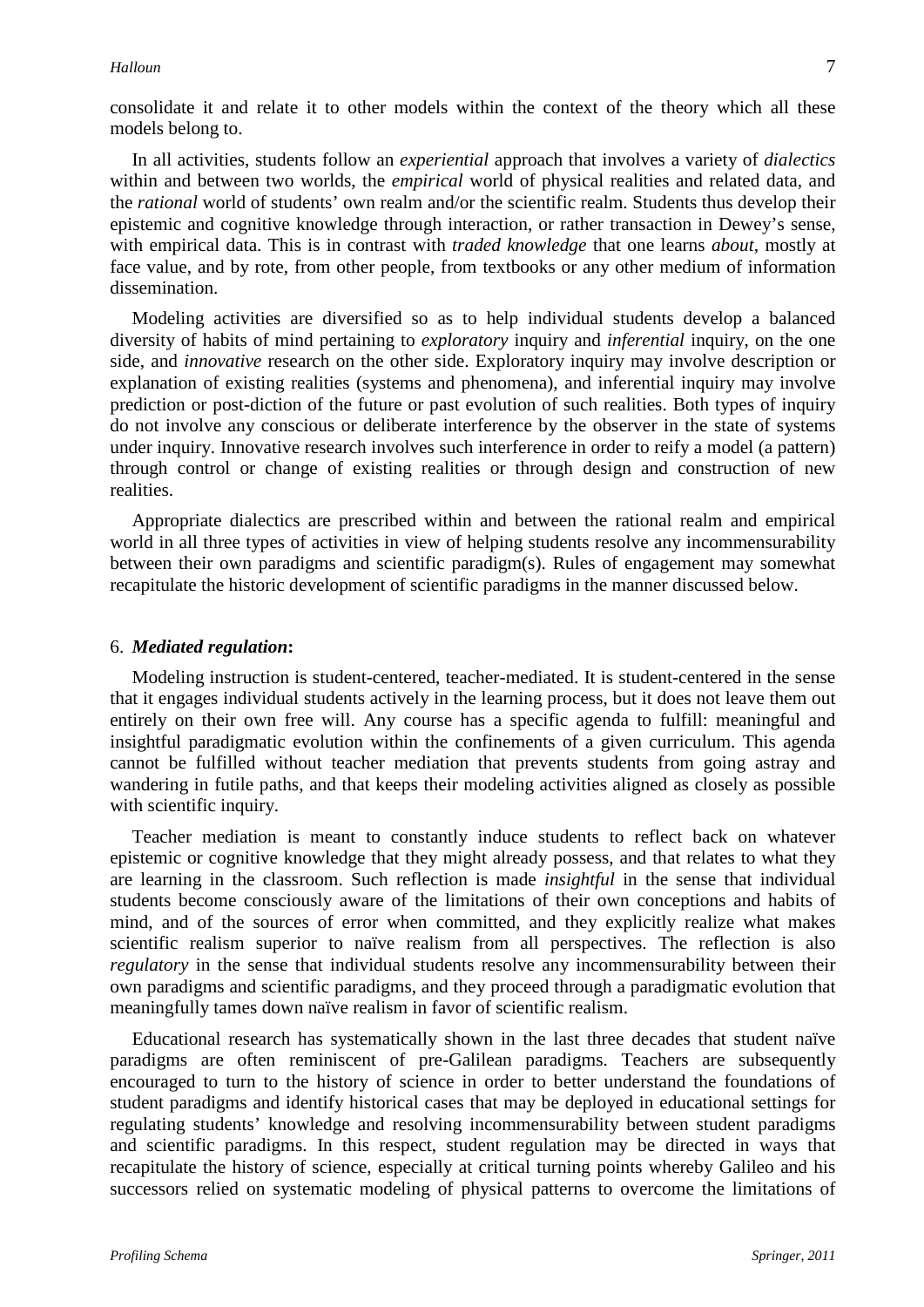naïve thinking and take science into major paradigmatic shifts. In fact, student realism is often successfully regulated under modeling instruction to reach certain level of commensurability with scientific realism, by guiding students through processes similar to those of successive refinements of model-laden theory and inquiry which Galileo and his successors went through.

Depending on the level of incommensurability between student paradigms and a given scientific paradigm, and/or the degree of novelty of the latter paradigm (since not every scientific paradigm has necessarily counterpart student paradigms), the intricacy of teacher mediation may go anywhere from providing simple hints to resolve minor inconsistencies, to "lecturing" about a new conception that has no naïve counterpart in students' epistemic repertoire. A trade-off exists between student autonomy and teacher authority in mediated learning. The more students are incapable of regulating their knowledge on their own, the more authority the teacher needs to assume, and the less autonomy students may be afforded, in order to ensure that the target paradigmatic evolution takes place efficiently and within the practical constraints of the course. Teachers can anticipate the type of mediation and level of feedback when they are aware ahead of time of the kind of conceptions students possess about the topic of instruction. To this end, modeling theory comes with a battery of diagnostic instruments (available at *www.halloun.net*), and with means to develop such instruments that would help teachers identify and categorize student pre-instructional knowledge state, and subsequently decide what mediation strategy is appropriate.

Student regulation and thus teacher mediation are not only about the target scientific knowledge. They are also about student learning styles and all meta-cognitive factors that underlie such styles. Teacher mediation is thus also about helping students learn how to learn, i.e., helping them develop appropriate learning habits. Special attention is then paid to attitudes toward science and science education, teacher-student and student-student relationship, confidence, perseverance, and other underlying dispositions. Above all, teacher mediation is conducted so as to help students give up rote learning to satisfy curriculum requirements, and move toward meaningful learning of course materials to regulate their own paradigms. Students are especially directed to take advantage in their everyday life of what they learn in science courses and how they go about learning course materials, and to realize that scientific paradigms, especially scientific habits of mind are viable not only for the development of scientific theory but, most importantly, for any person to conduct oneself in modern life in constructive and productive ways.

#### **Profile Shaping Education**

Research was conducted in the last four years to extrapolate the work described above into various educational fields outside the realm of science. A novel educational framework emerged as a consequence that calls for education at any level to empower individual students to develop a particular *profile* that helps them succeed in modern life. The profile may be defined in accordance with the local vision for education and adopted metaphysical, cognitive, and educational tenets, and in fulfillment of a number of social, cultural, economic and higher education requirements. The profile can then be *shaped* or reified in a given curriculum in the form of measurable outcomes that are determined in terms of: (a) the paradigm(s) of the field(s) or discipline(s) which the curriculum is about, and (b) corroborated pedagogical principles (or general educational standards) and rules (or operational standards), all grounded in the aforementioned tenets. The nature and repertoire of outcomes are also affected by, and affect, the nature of the existing educational system as well as teacher profile and professional development. Appropriate programs of study, and corresponding methods and means can subsequently be devised to reify outcomes in formal learning and instruction and ascertain the extent to which outcomes are actually being reified in individual students' profiles (Figure 2).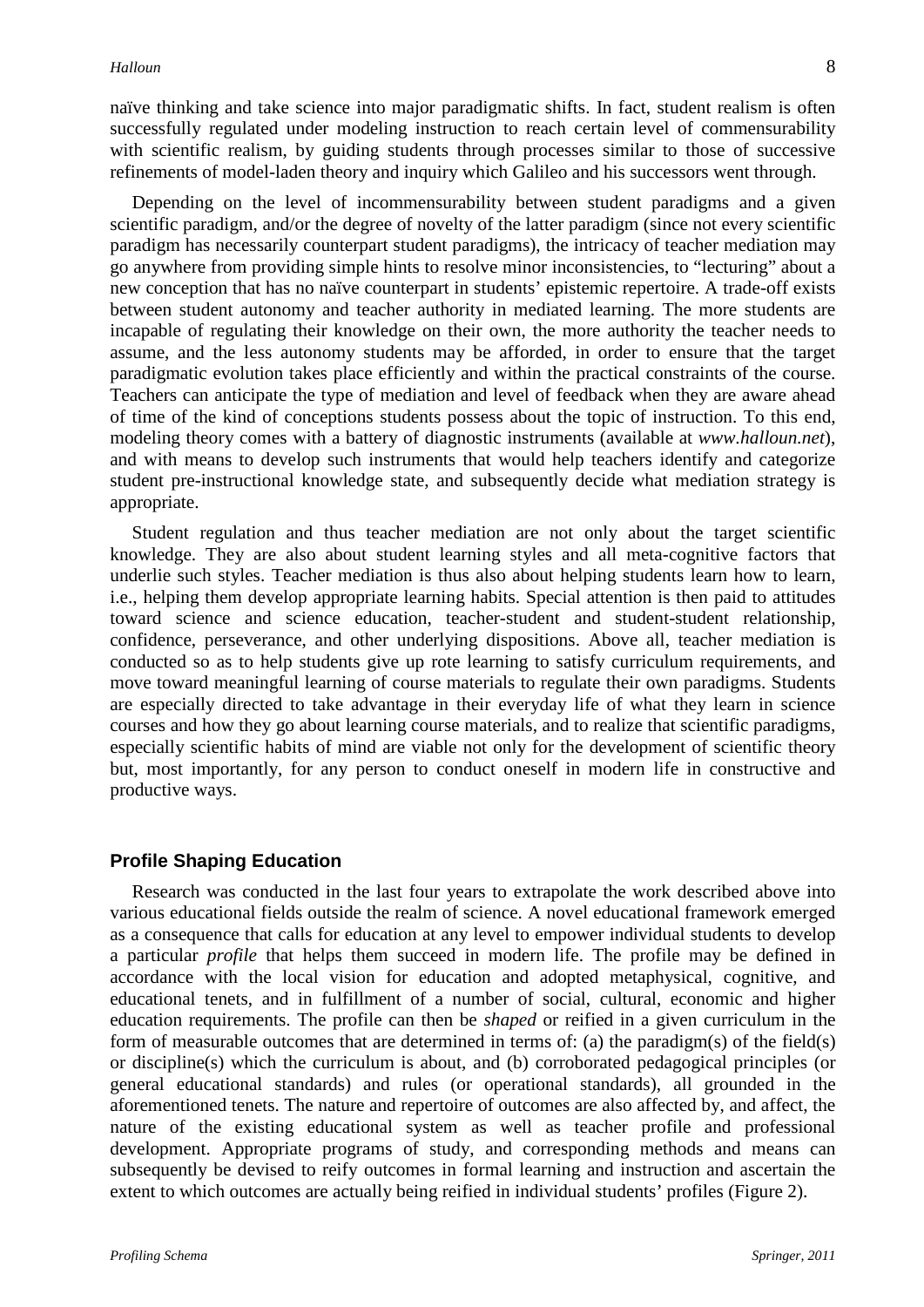

**Figure 2**: Profile Shaping Education (PSE) curriculum framework.

The Profile Shaping Education (PSE) framework offers a particular 4-P profile as an archetype for secondary school and college curricula. The profile in question is that of a paradigmatic, productive, proactive and principled citizen (Figure 3). Each one of the four ptraits can be translated into appropriate outcomes in a given curriculum in the manner just outlined. PSE provides, for spelling out outcomes, a particular *profiling schema* that has emerged from the modeling schemata in the manner discussed below. Like in the case of modeling theory, PSE calls: (a) for any profile and corresponding outcomes to bring into perspective the *paradigmatic* nature of the field(s) which the curriculum is about, and especially the crossdisciplinary nature of habits of mind and generic conceptions, and (b) for outcomes to be *middleout* structured in accordance with *critical thresholds* similar to those of modeling theory. In further alignment with the modeling approach, PSE calls on instructors to engage students in well-structured *experiential learning cycles* and *mediate* insightful *regulation* of individual students' profiles so that they become *commensurable* with the target student profile.

#### **Paradigmatic**

A paradigmatic student realizes that knowledge construction and deployment in every profession are governed by certain paradigm(s) in line with which s/he needs to develop her/his own profile. For efficient transcendence of personal paradigm(s), the student concentrates on a balanced and comprehensive repertoire of foundational and generic episteme and cross-disciplinary habits of mind that allow her/him to realize the big picture within and across disciplines.

#### **Productive**

A productive student relies on systematic ways and means, cognitive and technical, for meaningful development and constructive deployment of conceptions and habits of mind within each discipline, and for productive and creative extrapolation of conceptions and habits into other disciplines and everyday life.



#### **Proactive**

A proactive student adopts a clear vision of her/his education and future, and develops an affinity for detecting and resolving problems and for anticipating, and coping with new challenges. The student continuously seeks, and assumes control of, new learning experiences in order to evaluate and regulate her/his own profile; s/he constructively engages with others to help them do the same, and subsequently to empower self and others for lifelong learning and continuous profile development.

#### **Principled**

A principled student embraces positive dispositions, especially those that characterize her/his own culture and disciplinary paradigms, and interacts conscientiously, respectfully and constructively with others and the environment.

**Figure 3**: The 4-p student profile.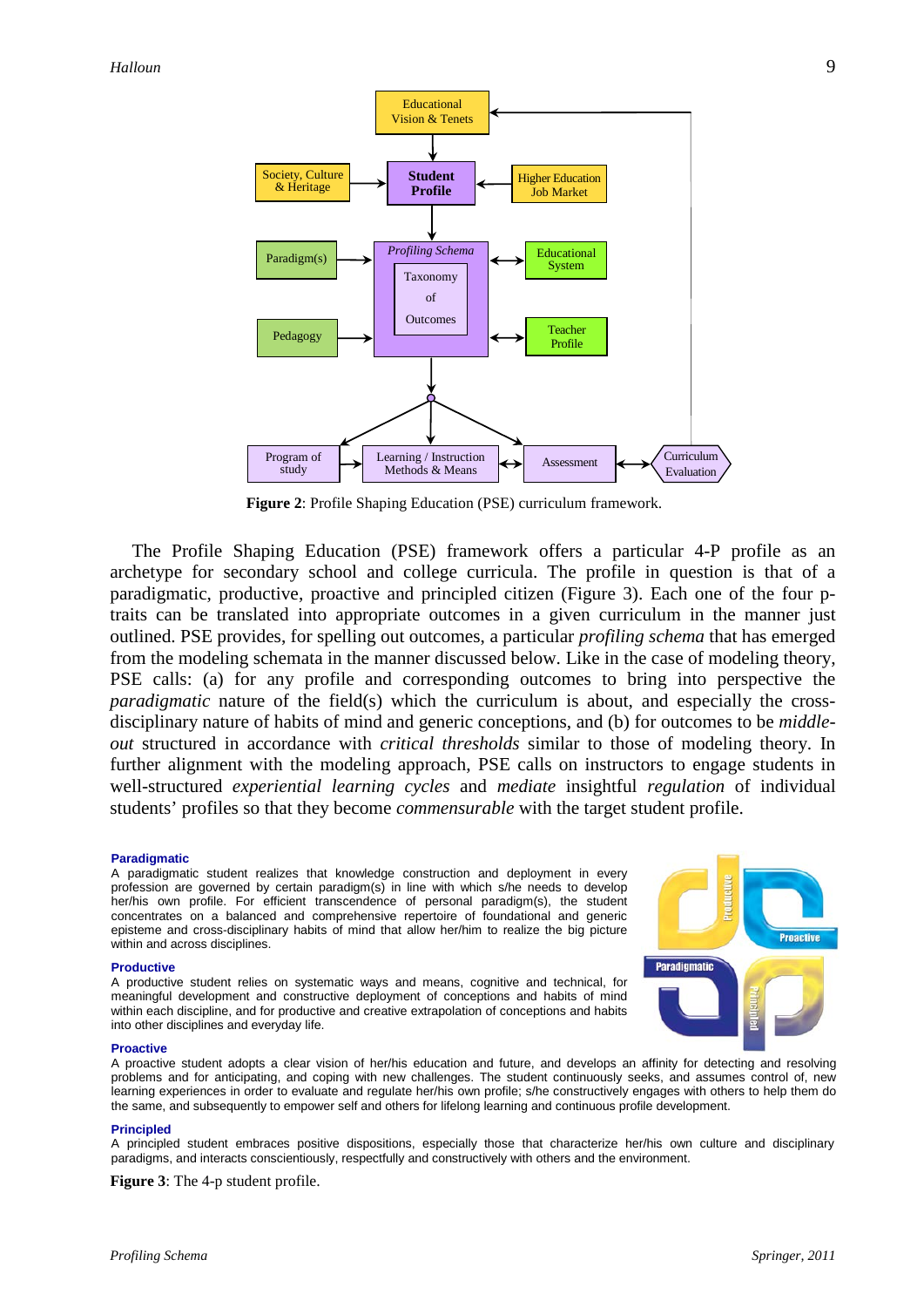## **The Profiling Schema**

Profile Shaping Education (PSE) maintains that the main objective of any curriculum is to reify a particular student profile in the form of outcomes that are commensurate with the professional paradigm(s) covered by the curriculum, and that take into account the cognitive potentials of target students. Curriculum designers have then to spell out an appropriate *taxonomy of measurable epistemic and cognitive outcomes* (i.e., conceptions and habits of mind) for the covered fields or disciplines so that the program of study can be devised accordingly, along with appropriate methods and means of learning, instruction and assessment.

The target student profile is normally defined for a particular school cycle or grade level and not for a particular discipline or curriculum, and so as to concentrate, to the extent that is possible, on generic conceptions and habits of mind that cut across various disciplines and that bring into perspective the big paradigmatic picture within and across disciplines. PSE thus calls for epistemic and cognitive outcomes to be spelled out coherently within a given curriculum, and consistently across various curricula. To this end, it puts at the disposal of curriculum designers, authors and teachers a generic tool which can be used for setting, implementing and assessing the desired taxonomy of outcomes. This tool is the profiling schema.

The *profiling schema* emerged from, and supersedes, modeling schemata. The new schema is an upgrade of its predecessors in two respects, while it preserves significant aspects of the original schemata. First, one particular modeling schema was originally designed for a particular type of conceptions, mainly concepts and models. In contrast, the profiling schema is a generic tool that can be used for spelling out the outcomes associated with any physical or abstract system, and thus with any type of conception. The new schema is underlined by the main metaphysical tenet of modeling theory which asserts that the paradigmatic realm of scientists or any other community of professionals (just like the physical world) consists of coherent conceptual systems, the make-up of which follows specific patterns, and the construction and deployment of which require generic habits of mind. Second, a modeling schema concentrated on epistemic aspects of a given type of conception. Cognitive aspects (habits of mind) were often dealt with outside the context of modeling schemata in modeling theory, and the focus there was on processes required for model construction and deployment. In contrast, the new profiling schema accounts intrinsically for both epistemic and cognitive aspects associated with any system. Like modeling schemata, the profiling schema focuses on features of any system which research, especially modeling research, shows to be comprehensive, from both paradigmatic and pedagogic perspectives, and critical for students at any level to meaningfully understand the system. Those features mainly belong to two dimensions, the scope and structure of any system.

The *scope* dimension specifies the *domain* of a system (what pattern the system represents in either the physical world or conceptual realm) and its *function* (what the system is good for, and under what conditions). The *structure* dimension specifies the *composition* of the system (what primary entities the system consists of, and what are their salient properties), its *internal structure* (how these elements and their properties are related to each other within the system), and its *external structure* (how the system relates to its environment and/or other systems within and outside the confinement of its paradigm).

Figure 4 shows the profiling schema in the form of a template that may be gradually deployed to set the epistemic and cognitive outcomes associated with any system in any educational field, and not only in science. Conceptions and habits of mind may first be stated in general terms (benchmarks) for a given system. As such, the schema serves as a "broad profiling schema", or "benchmark schema". Subsequently, or concurrently, conceptions and habits of mind may be translated into measurable outcomes that are suitable for the target population of students. The schema then serves as "outcome schema".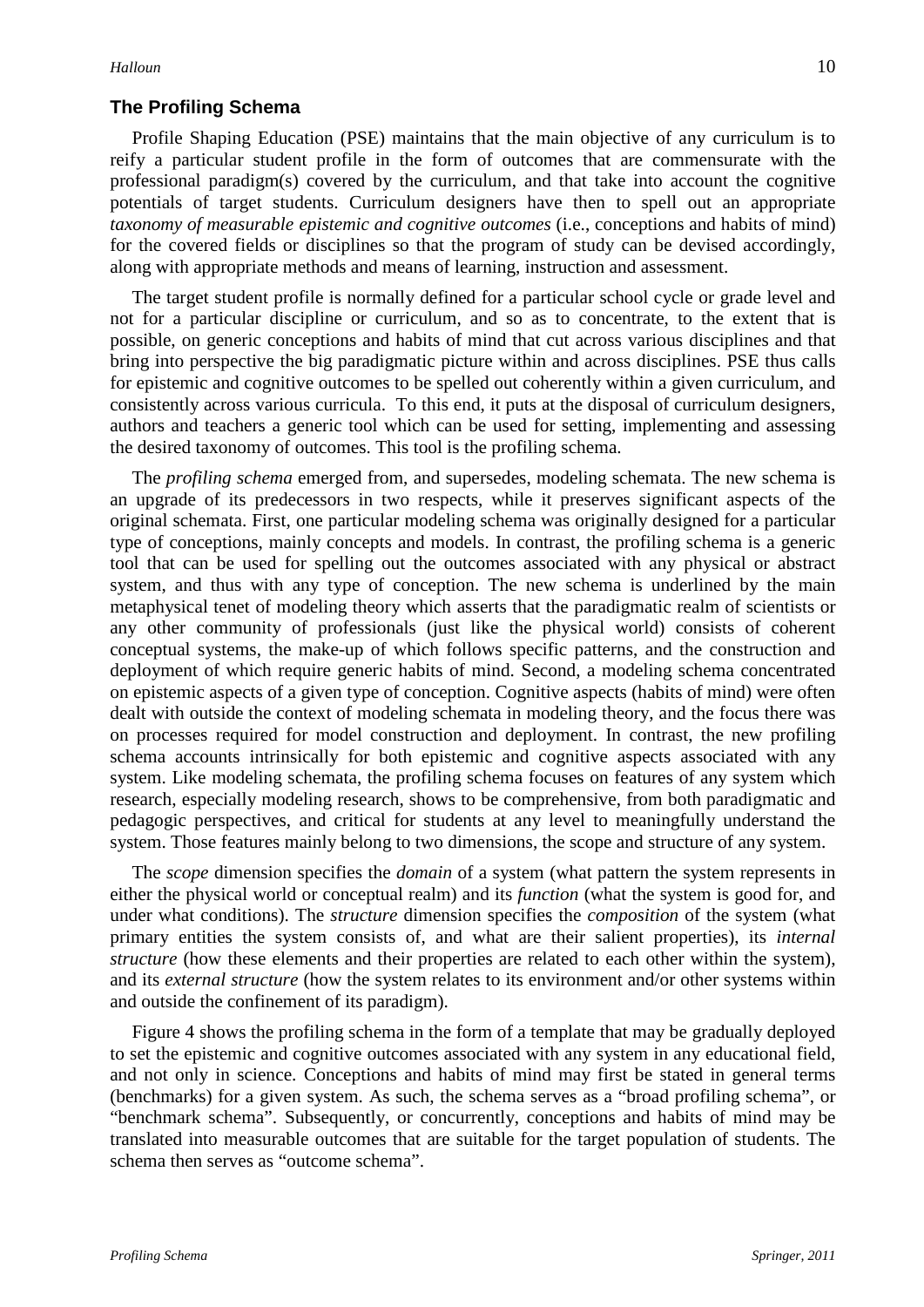| System:<br>Bohr's Atomic Model |                                     | <b>Conceptions</b>                                                                                                                                                                                                         | <b>Habits of Mind</b>                                                                                                                                                                                                                                                                                                                                                             |
|--------------------------------|-------------------------------------|----------------------------------------------------------------------------------------------------------------------------------------------------------------------------------------------------------------------------|-----------------------------------------------------------------------------------------------------------------------------------------------------------------------------------------------------------------------------------------------------------------------------------------------------------------------------------------------------------------------------------|
| Scope                          | Domain                              | hydrogen-like<br>Hydrogen<br>atom<br>and<br>(or<br>hydrogenic) ions.                                                                                                                                                       | Criterial<br>reasoning and<br>discriminative<br>analysis<br>whereby: (a) a pattern is defined among hydrogenic<br>atom/ions that may be classified together and<br>distinguished from many-electrons atoms or ions, and<br>(b) the appropriate theory is chosen to construct and<br>deploy the Bohr model (e.g., the classical theory<br>governing the so-called standard model). |
|                                | <b>Function</b>                     | Description and explanation of certain, but not<br>other, aspects of a single electron bound on a<br>circular orbit.                                                                                                       | Logical and critical reasoning by virtue of which<br>particular questions are specified that the Bohr model<br>may answer, to certain limits, about hydrogenic<br>atom/ions, in the context of the chosen theory.<br>Exploratory analysis to set what the model can<br>specifically describe and explain about hydrogenic<br>atom/ions.                                           |
| <b>Structure</b>               | <b>Composition</b>                  | A nucleus with one (hydrogen) proton or more<br>(hydrogenic ions), and a single electron.<br>Properties of interest include mass and charge<br>of these entities, and state properties of the<br>electron (e.g. velocity). | Discriminative analysis by means of which specific<br>(primary) entities (electron and nucleus) and object<br>and state properties are exclusively included in the<br>model, and other (secondary) entities and properties<br>are left out.                                                                                                                                       |
|                                | Internal<br><b>Structure</b>        | Interaction between the nucleus and the<br>electron partially represented by a central<br>(binding) Coulomb force exerted by the<br>proton(s) in the nucleus on the electron.                                              | Criterial reasoning to establish either structure, say in<br>the context of classical theory, by analogy to planetary<br>models (e.g., Earth-Moon system in the solar system).<br>Relational reasoning to establish relations between                                                                                                                                             |
|                                | <b>External</b><br><b>Structure</b> | Interaction between the atom in question and<br>other neighboring atoms (molecular structure).<br>other types of environment<br>(e.g.,<br>or<br>electromagnetic field).                                                    | primary properties of various entities in the form of<br>state, interaction and causal laws; and representation<br>dexterity to express those laws<br>algebraically,<br>graphically                                                                                                                                                                                               |

**Figure 4a**: Sample benchmarks associated with Bohr's atomic model in physical sciences.

| System:<br>Quadratic Function |                                     | <b>Conceptions</b>                                                                                                                                                                                                                                                                                                                                                                       | <b>Habits of Mind</b>                                                                                                                                                                                                                                                                                                                                                                                                           |
|-------------------------------|-------------------------------------|------------------------------------------------------------------------------------------------------------------------------------------------------------------------------------------------------------------------------------------------------------------------------------------------------------------------------------------------------------------------------------------|---------------------------------------------------------------------------------------------------------------------------------------------------------------------------------------------------------------------------------------------------------------------------------------------------------------------------------------------------------------------------------------------------------------------------------|
| Scope                         | Domain                              | An association or a co-variation pattern between<br>an independent variable (argument)<br>and a<br>dependent variable (function value), whereby for<br>every admissible value of the independent variable<br>corresponds only one value of the dependent<br>variable that is proportional to the second power of<br>the value of the independent variable.                               | Discriminative<br>analysis,<br>along<br>criterial<br>with<br>allowing the distinction<br>reasoning,<br>between<br>functions and other relationships,<br>and the<br>classification of certain functions as quadratic.                                                                                                                                                                                                            |
|                               | <b>Function</b>                     | In mathematics, associating two changing objects,<br>or specifying processes that transform one object<br>into another, such that the value of one is<br>proportional to the second power of the other.<br>In science, describing or explaining the state or<br>change of state of a system whereby a given<br>descriptor relates to another proportionally, and to<br>the second power. | Logical and critical reasoning by virtue of which<br>particular questions are specified that the<br>quadratic function may answer, to certain limits,<br>about certain co-variation between two variables<br>and/or the state of certain physical systems.<br>Exploratory analysis to set what the function can<br>specifically tell about the co-variation in question,<br>or describe or explain about the state in question. |
| <b>Structure</b>              | <b>Composition</b>                  | One independent variable or descriptor of specific<br>admissible values (argument, x), one dependent<br>variable or descriptor (function, y), and constant<br>coefficient(s).                                                                                                                                                                                                            | Discriminative analysis by means of which specific<br>entities (variables and coefficients) are identified,<br>and others excluded (e.g., non-admissible values<br>of x, variable coefficients).                                                                                                                                                                                                                                |
|                               | Internal<br><b>Structure</b>        | The general algebraic form relating various<br>components is: $y = ax^2 + bx + c$ . Graphically,<br>parabola depict quadratic functions.<br>Co-variation between the two variables x and y is<br>further specified with the first and second<br>derivatives (rate of change) of y relative to x.                                                                                         | Relational reasoning to establish the functional<br>relationship between the two variables, along with<br>exploratory analysis to extrapolate to derivatives<br>and integrals.<br>Logical reasoning to infer certain conclusions from<br>symmetry, derivatives, tangents, concavity, etc.                                                                                                                                       |
|                               | <b>External</b><br><b>Structure</b> | The factor theorem, and integration and derivation<br>of the function relate it to functions of different<br>power order.<br>In science, this results in certain transformations or<br>in new concepts describing certain rates of change<br>or explaining conservation or change of states.                                                                                             | Communication dexterity to properly depict various<br>aspects of the function with tables, equations,<br>graphs, and other mathematical representations,<br>and objectively and precisely interpret such<br>depictions.                                                                                                                                                                                                         |

**Figure 4b**: Sample benchmarks associated with the quadratic function (or other power functions) in mathematics.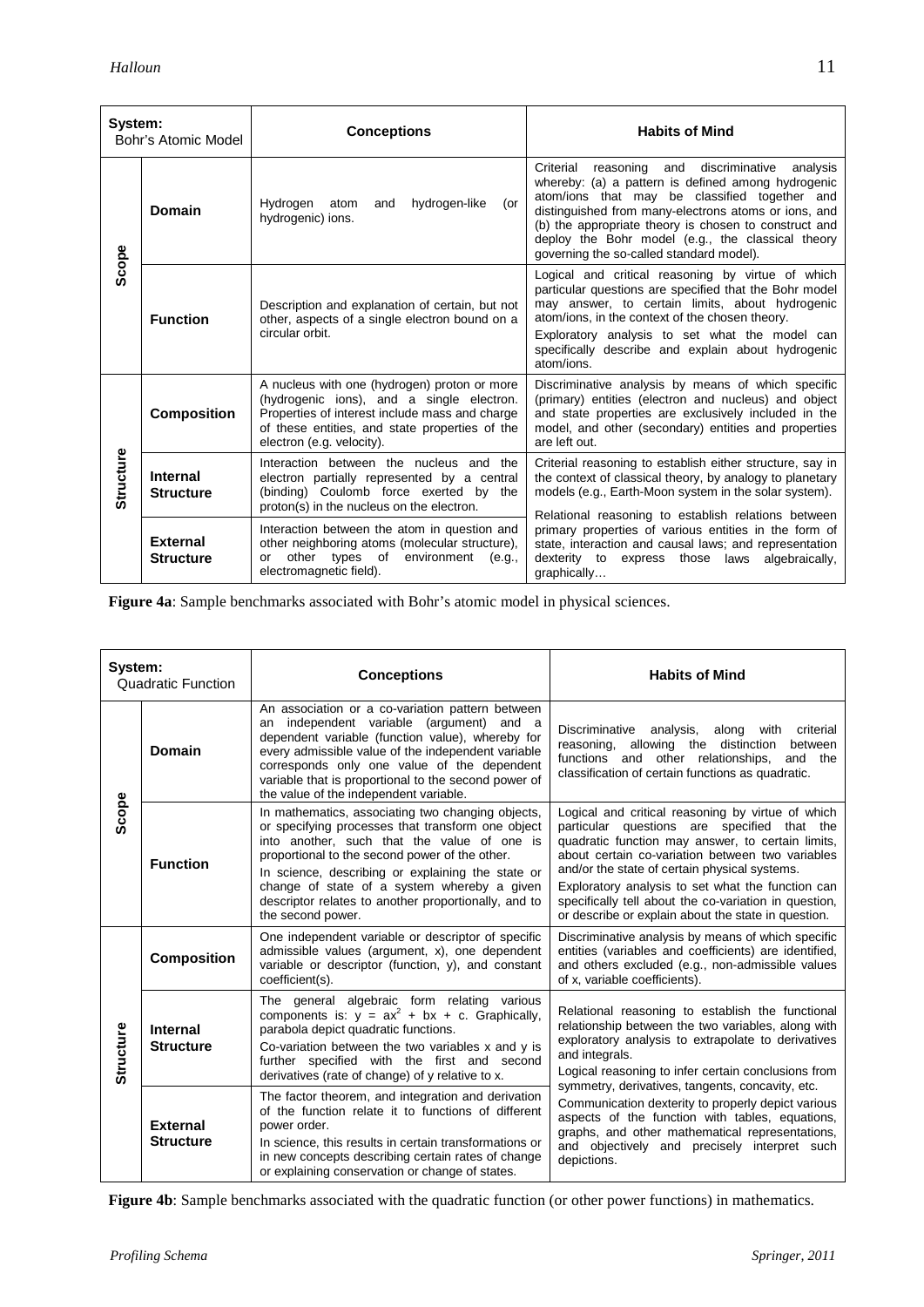| System:<br>Greenhouse Model/<br>Effect (GHE) |                                     | <b>Conceptions</b>                                                                                                                                                                                                                                                                                              | <b>Habits of Mind</b>                                                                                                                                                                                                                                                                                                                                  |
|----------------------------------------------|-------------------------------------|-----------------------------------------------------------------------------------------------------------------------------------------------------------------------------------------------------------------------------------------------------------------------------------------------------------------|--------------------------------------------------------------------------------------------------------------------------------------------------------------------------------------------------------------------------------------------------------------------------------------------------------------------------------------------------------|
| Scope                                        | Domain                              | Atmosphere of earth, or any similar planet<br>affected by global warming.                                                                                                                                                                                                                                       | Descriptive analysis of the Earth atmosphere and of<br>electromagnetic radiation.                                                                                                                                                                                                                                                                      |
|                                              | <b>Function</b>                     | Description and explanation of global warming.                                                                                                                                                                                                                                                                  | Logical and critical reasoning by virtue of which<br>particular questions are specified that the Greenhouse<br>Model may answer, to certain limits, about global<br>warming.<br>Exploratory analysis to set what the model can<br>specifically describe and explain about global<br>warming.                                                           |
| <b>Structure</b>                             | <b>Composition</b>                  | Terrestrial globe, infrared radiation, naturally<br>occurring gases in the atmosphere (water<br>vapor, CO2, methane, nitrous oxide & ozone),<br>human-caused<br>gases (hydrofuoro-<br>and<br>carbons, perfluorocarbons, sulfur hexafluoride<br>or SF6).                                                         | Criterial reasoning to classify and quantify various<br>gases and radiations.<br>Discriminative analysis by means of which specific<br>(primary) entities (gases in the atmosphere and<br>infrared radiation) and object and state properties are<br>exclusively included in the model, and other<br>(secondary) entities and properties are left out. |
|                                              | <b>Internal</b><br><b>Structure</b> | Laws of "optics" describing how infrared "light"<br>can be confined to the Earth atmosphere, and<br>explaining how changes in the atmosphere<br>gases can increase the confinement rate and<br>cause GHE.                                                                                                       | Criterial reasoning to establish either structure by<br>analogy to greenhouses used for farming purposes.<br>Criterial reasoning, relational reasoning and inferential<br>analysis to quantify various greenhouse processes<br>and statistically analyze their impact on life on Earth.                                                                |
|                                              | <b>External</b><br><b>Structure</b> | Effect of human activities on earth's<br>atmosphere, and contribution to GHE (e.g.,<br>population growth, farming practices, burning<br>fossil fuels, industrial gases, deforestation).<br>Impact of GHE on life on Earth.<br>Necessary changes in people practices, and<br>human adaptation to climate change. | Communication dexterity to take advantage of various<br>mathematical (including statistical) representations in<br>this respect.<br>Relational and logical reasoning to realize the<br>interaction between human life and atmospheric<br>changes, and appreciate the need to constructively<br>enhance that interaction.                               |

**Figure 4c**: Sample benchmarks associated with the greenhouse model/effect in earth science and geography.

| System:<br><b>Narrative Texts</b> |                                     | <b>Conceptions</b>                                                                                                                                                                                           | <b>Habits of Mind</b>                                                                                                                                                                                                                                                                                                                                                                                                 |
|-----------------------------------|-------------------------------------|--------------------------------------------------------------------------------------------------------------------------------------------------------------------------------------------------------------|-----------------------------------------------------------------------------------------------------------------------------------------------------------------------------------------------------------------------------------------------------------------------------------------------------------------------------------------------------------------------------------------------------------------------|
| Scope                             | Domain                              | Fiction or non-fiction stories with specific<br>features and generic structure that present a<br>sequence of events according to a specific<br>pattern.                                                      | Criterial reasoning and discriminative analysis to<br>classify various forms of texts.                                                                                                                                                                                                                                                                                                                                |
|                                   | <b>Function</b>                     | Description of a plot in which characters are<br>involved in a conflict, and which evolves in a<br>sequence of events starting with the exposition<br>of the conflict, and ending with its resolution.       | Logical and critical reasoning by virtue of which<br>particular questions are specified that narrative texts<br>may answer about certain stories and plots.                                                                                                                                                                                                                                                           |
| <b>Structure</b>                  | <b>Composition</b>                  | A plot; major /minor characters;<br>characterization; setting; theme; symbols;<br>point of view.                                                                                                             | Discriminative analysis by means of which specific<br>(primary) entities and properties are exclusively<br>included in the text, and other (secondary) entities and<br>properties are left out.                                                                                                                                                                                                                       |
|                                   | <b>Internal</b><br><b>Structure</b> | Specification of various components and<br>description of the way they interact and evolve<br>in a sequence of events starting with<br>exposition, rising action, climax, falling action,<br>and resolution. | Criterial reasoning to ascertain, compare, classify, and<br>contrast to the extent that is necessary characters and<br>settings.<br>Relational reasoning to relate characters and settings,<br>and thus specify symbols, characterization and theme.                                                                                                                                                                  |
|                                   | <b>External</b><br><b>Structure</b> | Relation to other forms of texts such as<br>expository texts and argumentative texts.                                                                                                                        | Exploratory and inferential analysis to describe and<br>explain the conflict, and infer a particular ending.<br>Logical reasoning to set particular assumptions, make<br>metaphors and arguments, and come up with viable<br>points of view, judgments and extrapolations.<br>Communication dexterity to express all the above with<br>clarity and readily allow sense making and objective<br>interpretation of text |

**Figure 4d**: Sample benchmarks associated with argumentative texts in English language.

**Figure 4:** The profiling schema deployed to set sample benchmarks for specific systems in typical educational fields.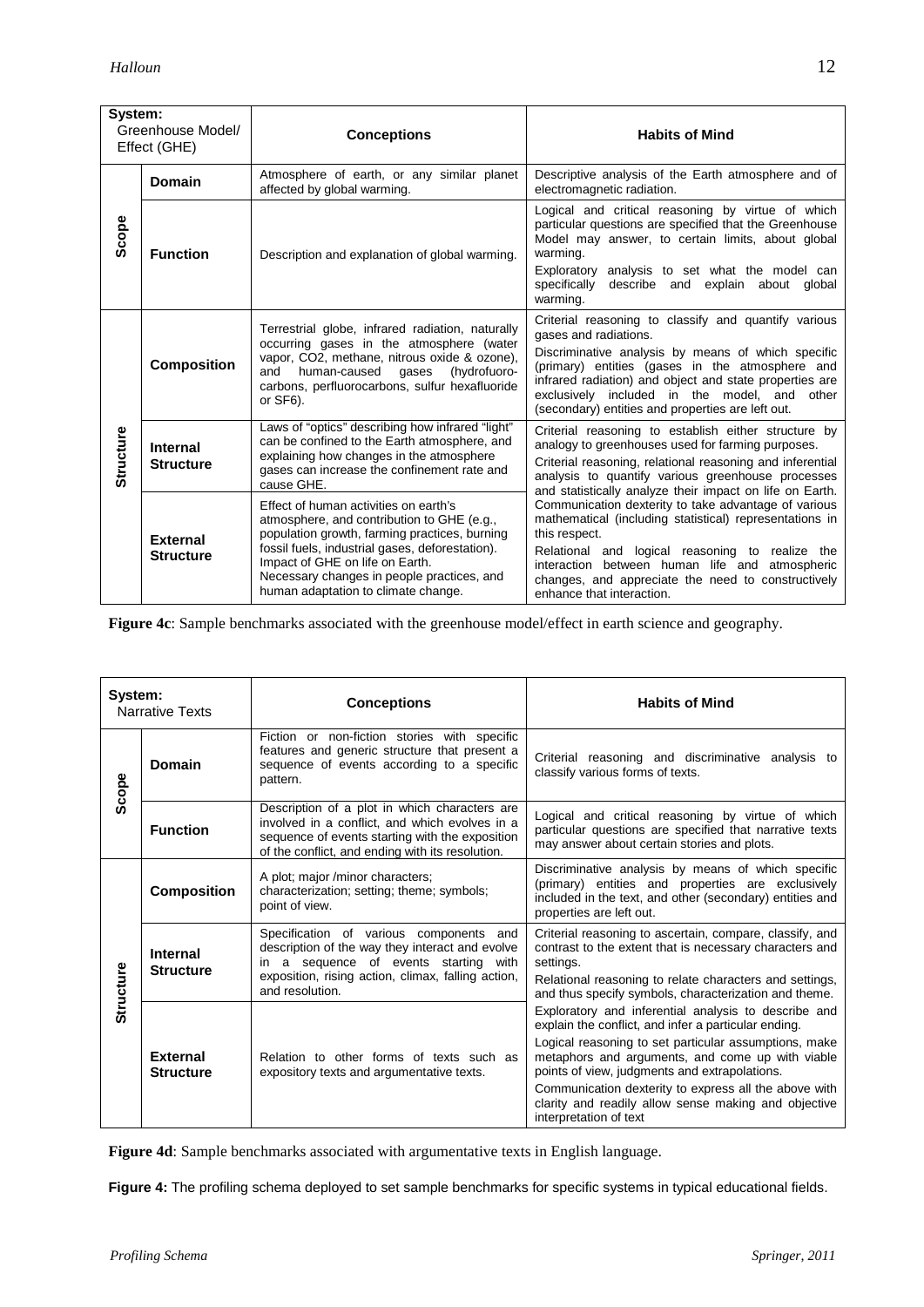Figure 4 illustrates the use of the schema as a benchmark schema in five educational fields in order to show how generic the schema is, and thus how the tools of modeling theory were efficiently extrapolated across various curricula in the context of PSE. The fields in question are respectively physical sciences, mathematics, earth sciences (and geography), and English language. Each cell in the four instances of the benchmark schema is partially filled with certain, but not all, conceptions or habits of mind that are required in typical systems covered at the secondary school or college level (Figure 4). The reader can easily realize that *epistemic* cells include particular information or theoretical statements about the scope or structure of a given system that are commonly accepted by the concerned community of professionals (scientists, mathematicians or linguists, in the case of our example), and that the student is expected to "*have*" at a given point of instruction. In contrast, the reader can readily realize that *cognitive* cells include what the student is expected to "*be*" capable of doing at that stage, and this in the form of habits of mind, processes or dispositions, which the student is expected to develop in the context of a given system, but which are of generic nature, in the sense that the student can deploy them in the context of any other system.

#### **Cognitive taxonomy**

Cognitive outcomes or habits of mind which PSE focuses on to help students develop profiles like the 4-p profile described above (Figure 3) include a blend of processes and dispositions that may be classified in a seven-category taxonomy. The seven categories are listed below along with some of the corresponding habits of mind.

- *Analysis*, which includes exploratory processes allowing the description or explanation (cause identification) of the state or change of state of a given system (or phenomenon) and inferential processes allowing, among others, the prediction (or post-diction) of the state of the system under certain conditions. In all these respects, analysis may be either exhaustive or discriminative. Discriminative analysis is conducted to tease out primary or salient features (entities and their properties) from secondary or irrelevant features, whereas exhaustive analysis results in identifying all features without any distinction.
- *Criterial reasoning*, which includes all sorts of criteria-based judgment and evaluation, like comparison, contrast, classification, analogical reasoning, and pattern recognition, as well as estimation and measurement, all done with special attention to reliability, consistency, objectivity and precision.
- *Relational reasoning*, which includes processes establishing viable (valid and reliable, coherent and consistent) relationships between different features, including syntactical connections, internal or cohesive structure of a system (connecting its features) or its external structure (connecting the system to its environment), correlation, functional relation, synthesis, extrapolation, transfer.
- *Critical reasoning*, which includes processes of reflective thinking, evaluation of claims and evidence, corroboration of claims and hypotheses, question formulation, problem detection and formulation, challenge anticipation, skepticism and questioning "facts", all done with special attention to objectivity and precision.
- *Logical reasoning*, which includes processes of evidence-based argument and corroboration, justification, proof, hypothesis formulation, assumptions making, conjecturing, adduction, induction, deduction, generalization, metaphorical reasoning, esthetical reasoning, insight.
- *Technical dexterity*, which is about efficient and constructive use of computers, ICT media and all sorts of technical devices that are particularly important in education.
- *Representation dexterity and communication fluency*, which include verbal and symbolic expression, graphic and geometric depiction, kinesthetic expression, coordination of various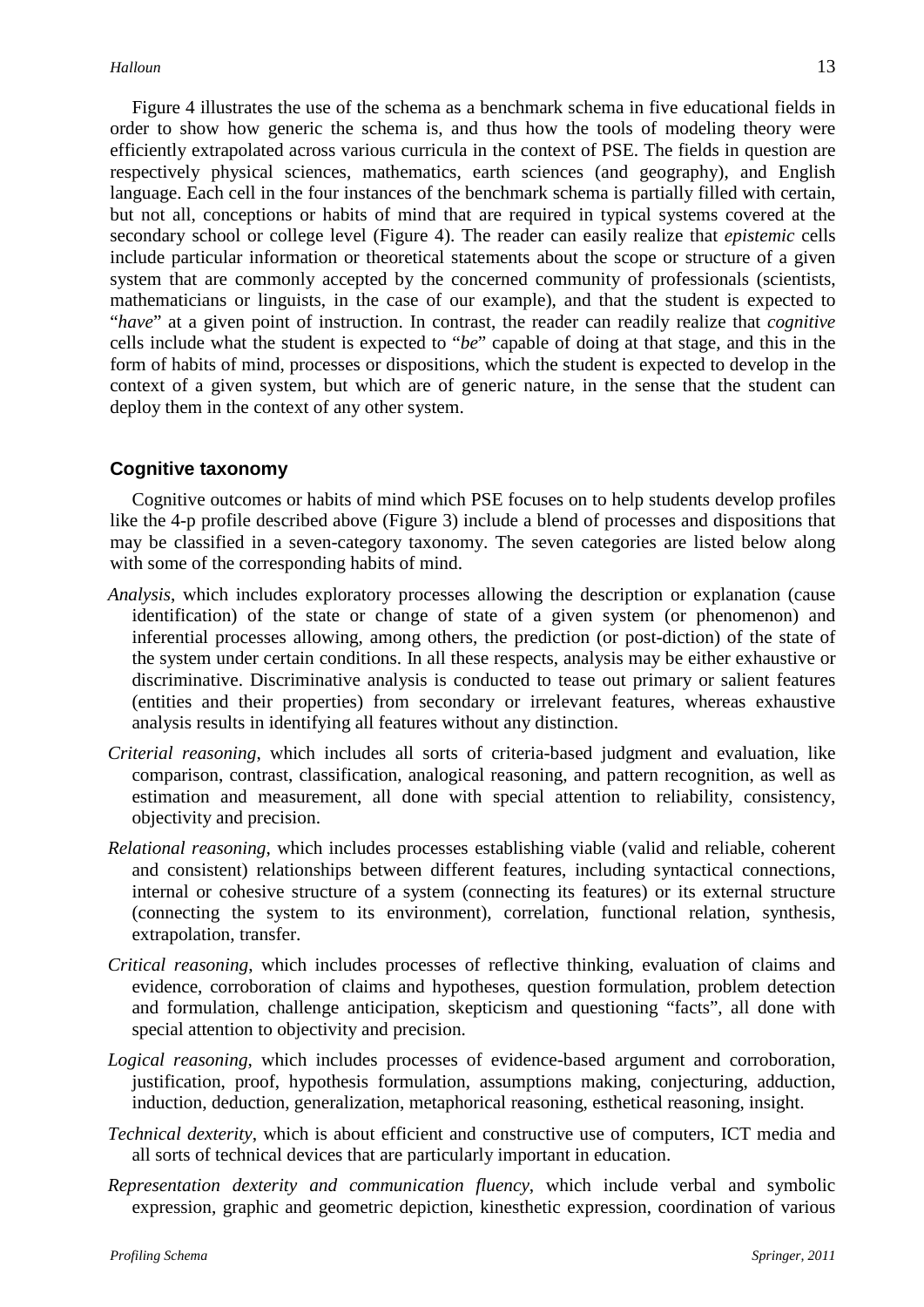expressions and depictions, semantic processes of interpretation and sense making, all done with eloquence, clarity, objectivity and precision.

It is important to note at this point that there is no particular cognitive hierarchy among the various categories. However, a certain hierarchy may be identified within each category that depends on the variation of complexity of, and cognitive demands imposed by, each habit of mind within a given category. For example, within the category of analysis, we may distinguish between exploratory analysis and inferential analysis. Exploratory analysis is about describing or explaining a particular state of a given system, as it exists at given point of space and time. Inferential analysis is about making inferences about the system in question beyond that particular state, e.g., predicting how the system may evolve in the future under certain conditions, or post-dicting how the system evolved in the past before it got to the state in question. One can readily realize that inferential analysis comes at a higher cognitive level than exploratory analysis, and that explanatory analysis (identifying salient causes of the conservation or change of state of a system) comes at a higher level than descriptive analysis (identifying primary features of a given state).

A particular cognitive hierarchy is defined in PSE that relates to the gradual construction and deployment of a given system along the dimensions defined in the profiling schema (Figure 4). Accordingly, any person may progressively "know" (or "learn" about) a given system, and develop and deploy corresponding conceptions and habits of mind, in four consecutive stages. These are in order:

- 1. *Initiation* (*primitive learning*), when a learner is simply aware that the system exists, but knows nothing or a little about its scope and structure, and is still incapable of successfully deploying related conceptions and habits of mind in any situation.
- 2. *Gestation* (*rote learning*), when the learner develops partial knowledge about the scope and structure of the system, and is capable of deploying certain related conceptions and habits of mind, exclusively in the context of the system in question when encountered in familiar situations.
- 3. *Replication* (*reproductive learning*), when the learner develops satisfactory knowledge about the scope and structure of the system, and is capable of deploying related conceptions and habits of mind, exclusively in the context of the system in question when encountered in familiar situations and new, but mostly similar, situations.
- 4. *Innovation* (*productive or meaningful learning*), when the learner develops comprehensive knowledge about the scope and structure of the system, and is capable of creatively deploying this knowledge, especially corresponding habits of mind, within the context of the same and other systems encountered in novel, unfamiliar situations.

It is also important to note here that the habits of mind distinguished above are normally gradually developed and deployed not individually but together in various combinations that may be classified in three categories: core-engagement, eco-engagement, and meta-engagement.

- *Core engagement*, which puts together processes and dispositions from all the above categories in the purpose of looking at the big picture of things, designing and carrying out appropriate plans for systemic and system-based thinking (modeling included), experimenting, decision making and problem solving, regulating (controlling or changing) existing situations, crisis management, and ultimately for bringing about creative and innovative ideas and products, and this in scholarly contexts, at school or in the workplace, as well as in everyday life.
- *Eco- engagement*, which includes self-management as well as interaction with others, especially peers (teamwork included), and the environment, all done with integrity, fairness, tolerance, empathy, respect of diversity, open mindedness, while upholding commitment, dedication, perseverance, curiosity, adaptability, and assuming responsibility, accountability, leadership.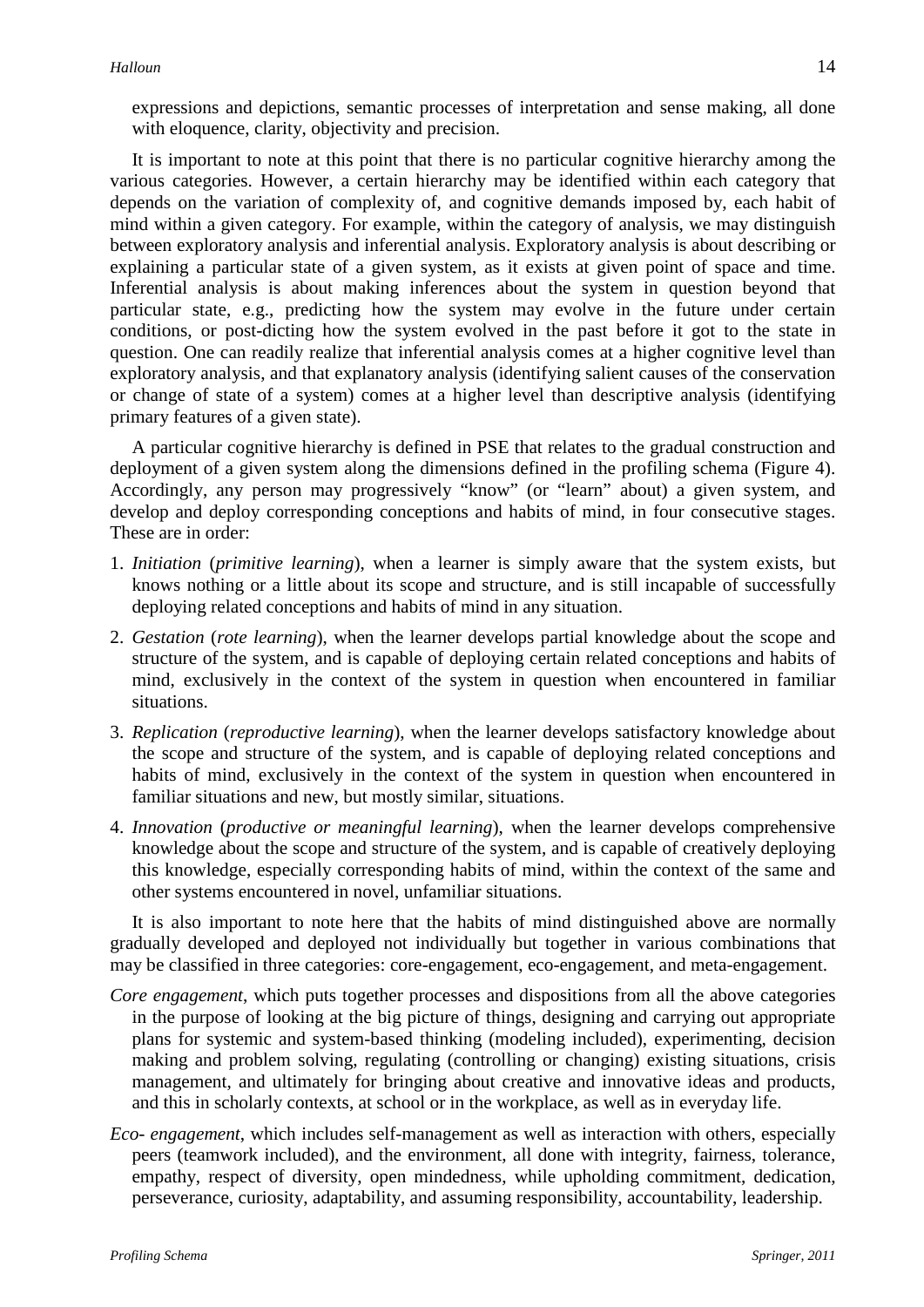*Meta-engagement*, which includes auditory, visual, and/or kinesthetic assimilation and adaptation of conceptions and various conscious actions for the development of habits of mind, as well as various meta-cognitive controls that govern learning and, especially, learning how to learn.

### **Deployment**

The profiling schema can be used for spelling out, at any educational level, benchmarks and outcomes associated with any profile, and not just student profiles, as well as for many other purposes. In fact, the schema is currently being used at ERC to construct electronic assessment and learning platforms, and to help designing and deploying various curricula, including those for pre-service and in-service teachers. It is also being promoted for tracking the evolution of every learner's profile, so that appropriate learning activities may be designed that help individual learners efficiently develop the target profile, and so as to ascertain whether a given curriculum actually contributes to the development of the profile in question. Like modeling schemata in science education, the profiling schema has begun to prove itself as a significant factor in enhancing the state of things in any educational field.

Our research had long shown that modeling schemata are most critical for the success of the modeling approach (Halloun, 1994, 1996, 1998a, 2003). Cognitive and educational researchers have long argued and shown that scientists are more efficient than ordinary people, including high school and college students, because to a large extent of better knowledge organization as reflected in scientific theory and paradigm. Modeling schemata serve, for both teacher and student, as a tool for epistemic organization. When students are explicitly directed to construct (and deploy) scientific conceptions, especially models, in accordance with these schemata, their understanding of course materials as reflected in course exams and standardized testing reaches significantly higher levels than their peers, including those who follow a modeling approach that does not rely on such schemata (*ibid*).

Research has begun about two years ago on the effectiveness of the profiling schema in various ERC projects. The schema has proven to be instrumental especially in the development of the International Arab Baccalaureate (IAB). IAB is meant to be a common secondary school diploma for the entire Arab World that will, in due course, be internationally recognized. Students are expected to receive the IAB diploma if they develop the profile shown in Figure 3, evidence for which is ascertained through continuous formative and summative assessment of expected outcomes in various fields covered in the three secondary school grades (10, 11, 12). In preparation for its official launch in the coming academic year (2010-2011), IAB has been piloted twice so far, once in May 2009, and another time in March 2010. The first pilot took place in the form of a comprehensive summative exam for grade 12 students in four Arab countries, and the second pilot took place similarly in grades 10, 11 and 12 in the same countries. The first pilot covered physics, mathematics and Arabic language, whereas the second pilot covered physics, chemistry, biology, mathematics, geography, Arabic and a foreign language (English or French). Pilot exams covered outcomes in the mentioned fields that pertain to the profile of Figure 3, and that were determined using the profiling schema illustrated in Figure 4.

A major focus of both pilots was to find out to what extent PSE provides a valid and reliable cross-disciplinary framework for ascertaining the extent to which students develop the target profile (and for ultimately developing the profile). Among others, this meant to ascertain to what extent the profiling schema can be relied upon to set profile-based outcomes for various targeted fields at various grade levels. Last year's data showed that the profiling schema has actually served its purpose in significant ways. For instance, Pearson correlation coefficient among the three exams then administered in grade 12 ranged from .51 ( $p = 10^{-20}$ ), between Arabic and mathematics, to .59 ( $p = 10^{-31}$ ), between mathematics and physics. Closer data analysis revealed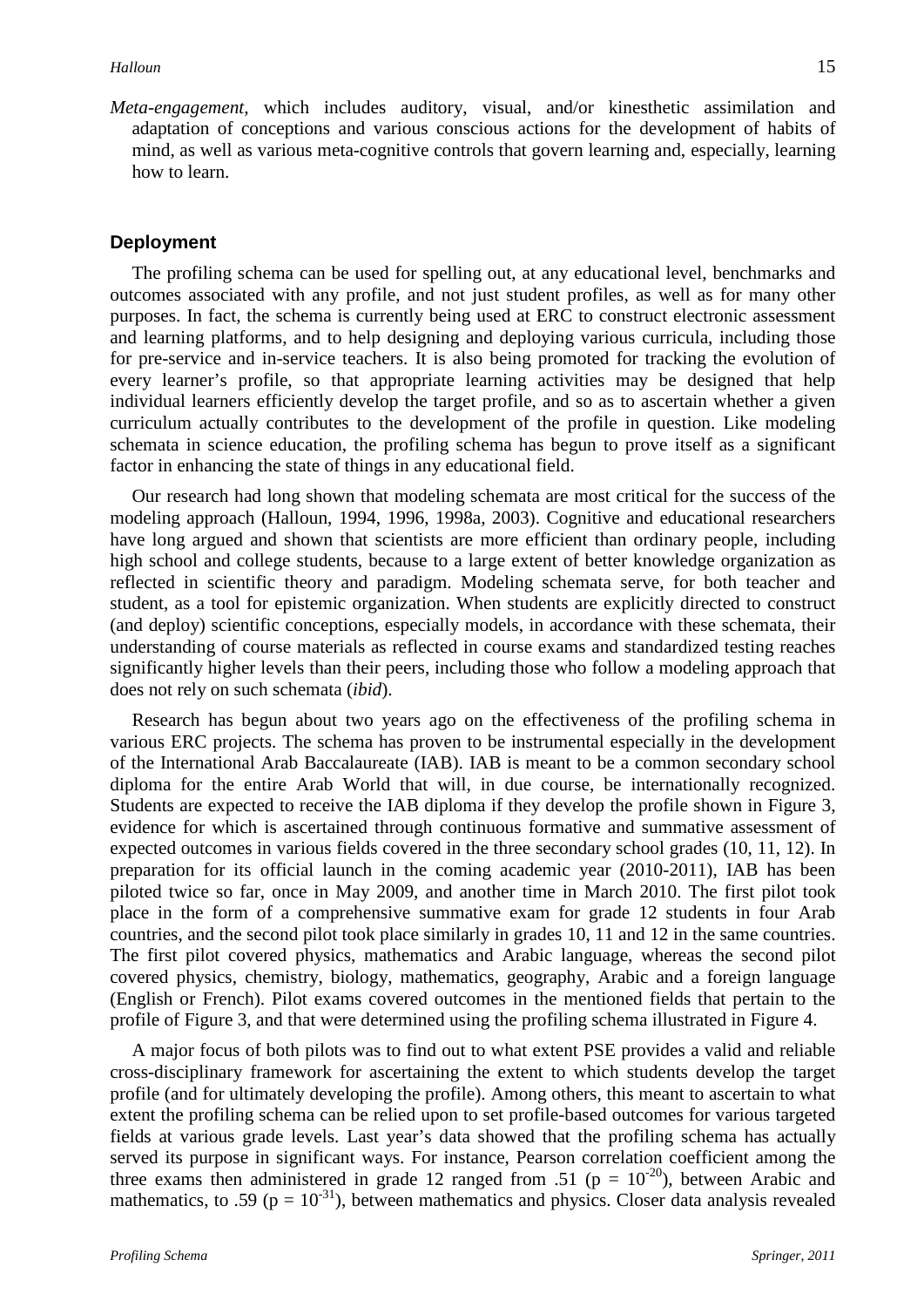that common epistemic and cognitive outcomes laid out in the profiling schema were responsible to a large extent for such high correlation. Data of this year's pilot are still being analyzed, and results will eventually be made available at www.EducationalRC.org/IAB.

# **Acknowledgment**

The author would like to extend his gratitude to all those who made this work possible, especially colleagues at Educational Research Center and elsewhere involved in the development of PSE and IAB, and students, teachers and administrators at the schools that participated in the IAB pilots.

*The work reported in this chapter was carried out, in part, under the auspices of Educational Research Center (ERC) in Lebanon. Views expressed in this chapter are solely those of the author, and do not necessarily reflect the position of ERC*.